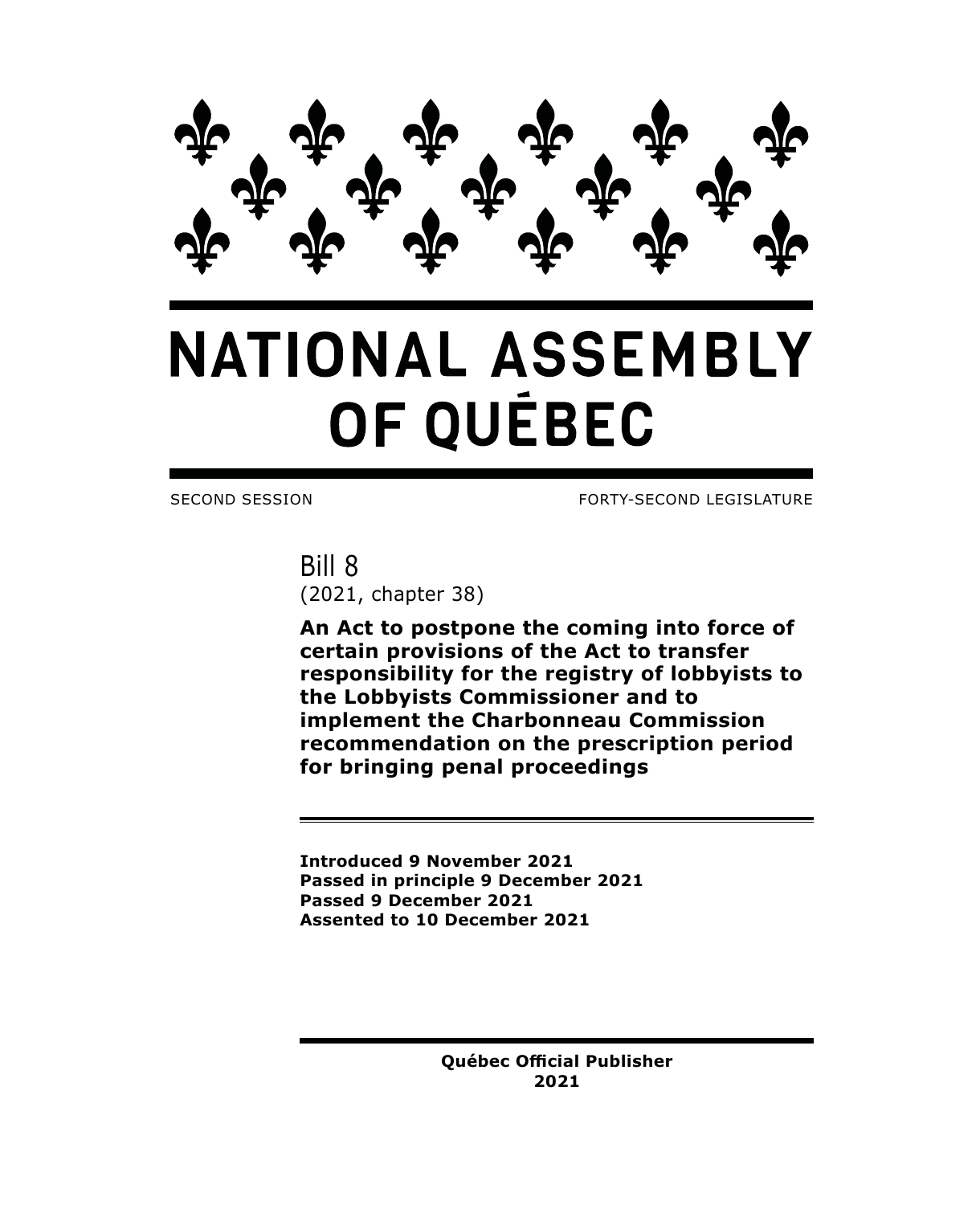## **EXPLANATORY NOTES**

*The purpose of this Act is to postpone the coming into force of certain provisions of the Act to transfer responsibility for the registry of lobbyists to the Lobbyists Commissioner and to implement the Charbonneau Commission recommendation on the prescription period for bringing penal proceedings. The provisions to be postponed are those that concern the transfer of responsibility for the registry of lobbyists to the Lobbyists Commissioner.*

*The Act provides that those provisions will come into force on the date or dates to be set by the Government on the recommendation of the Lobbyists Commissioner.*

### **LEGISLATION AMENDED BY THIS ACT:**

– Act to transfer responsibility for the registry of lobbyists to the Lobbyists Commissioner and to implement the Charbonneau Commission recommendation on the prescription period for bringing penal proceedings (2019, chapter 13).